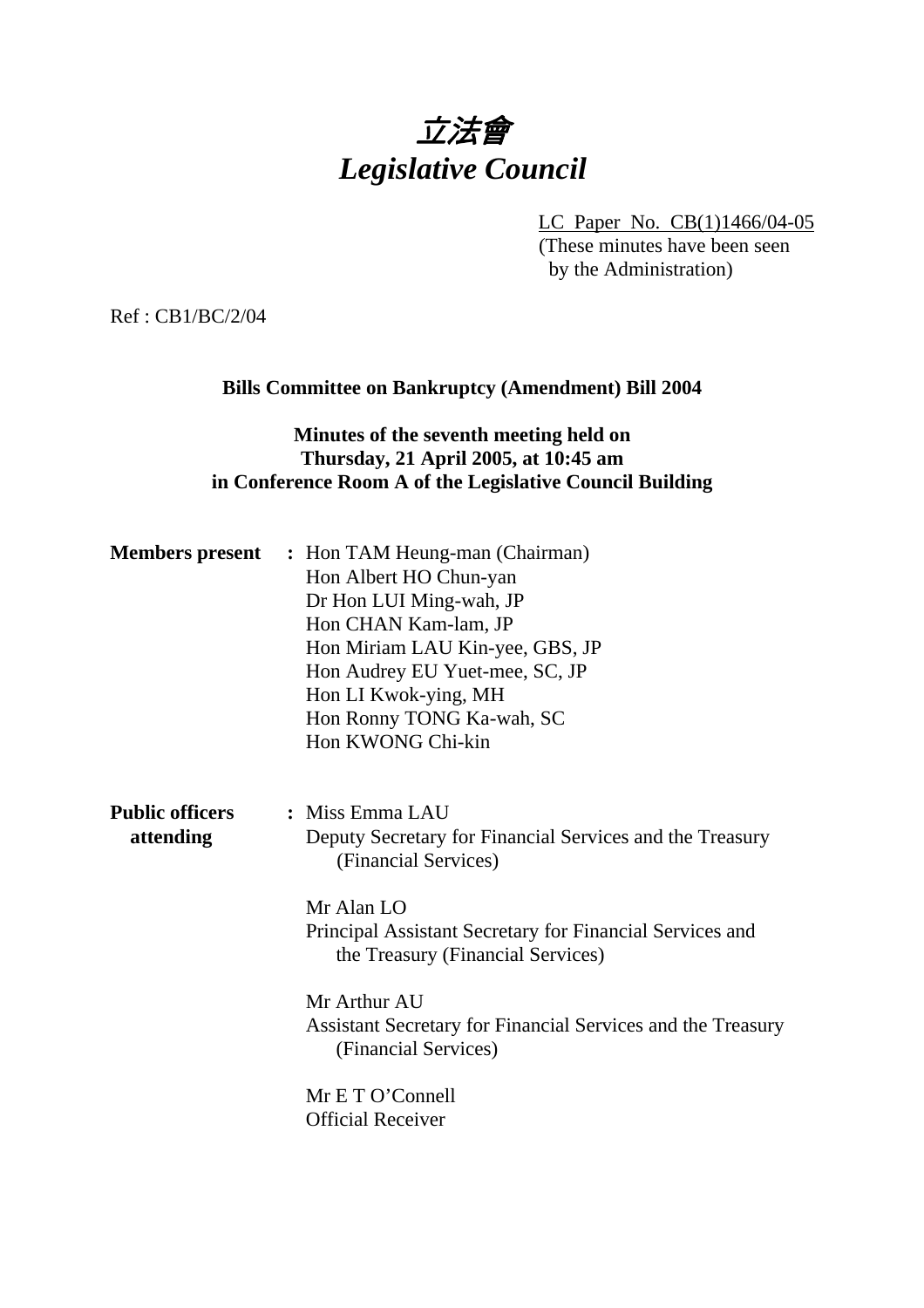|                                              | Ms May LEE<br><b>Assistant Official Receiver</b>                          |
|----------------------------------------------|---------------------------------------------------------------------------|
|                                              | Ms Vicki LEE<br><b>Senior Government Counsel</b><br>Department of Justice |
| <b>Clerk in attendance:</b> Miss Salumi CHAN | Chief Council Secretary (1)5                                              |
| <b>Staff in attendance : Mr KAU Kin-wah</b>  | Assistant Legal Adviser 6                                                 |
|                                              | Ms Connie SZETO<br>Senior Council Secretary (1)4                          |

# **I.** Confirmation of minutes of meeting (LC Paper No. CB(1)1280/04-05

 $\overline{\phantom{a}}$  Minutes of sixth meeting held on 1 April 2005)

The minutes of the meeting held on 1 April 2005 were confirmed.

#### **II. Meeting with the Administration**

| (LC Paper No. CB(1)1281/04-05(01)  | — "Follow-up to the sixth meeting"<br>on 1 April 2005" prepared by<br>the Legislative Council<br>Secretariat                    |
|------------------------------------|---------------------------------------------------------------------------------------------------------------------------------|
| LC Paper No. $CB(1)1281/04-05(02)$ | — Paper provided by<br>the<br>Administration on "Responses"<br>to list of follow-up actions for<br>the sixth meeting on 1 April |

LC Paper No.  $CB(1)1313/04-05(01)$  — Supplementary information on Bankruptcy

2005"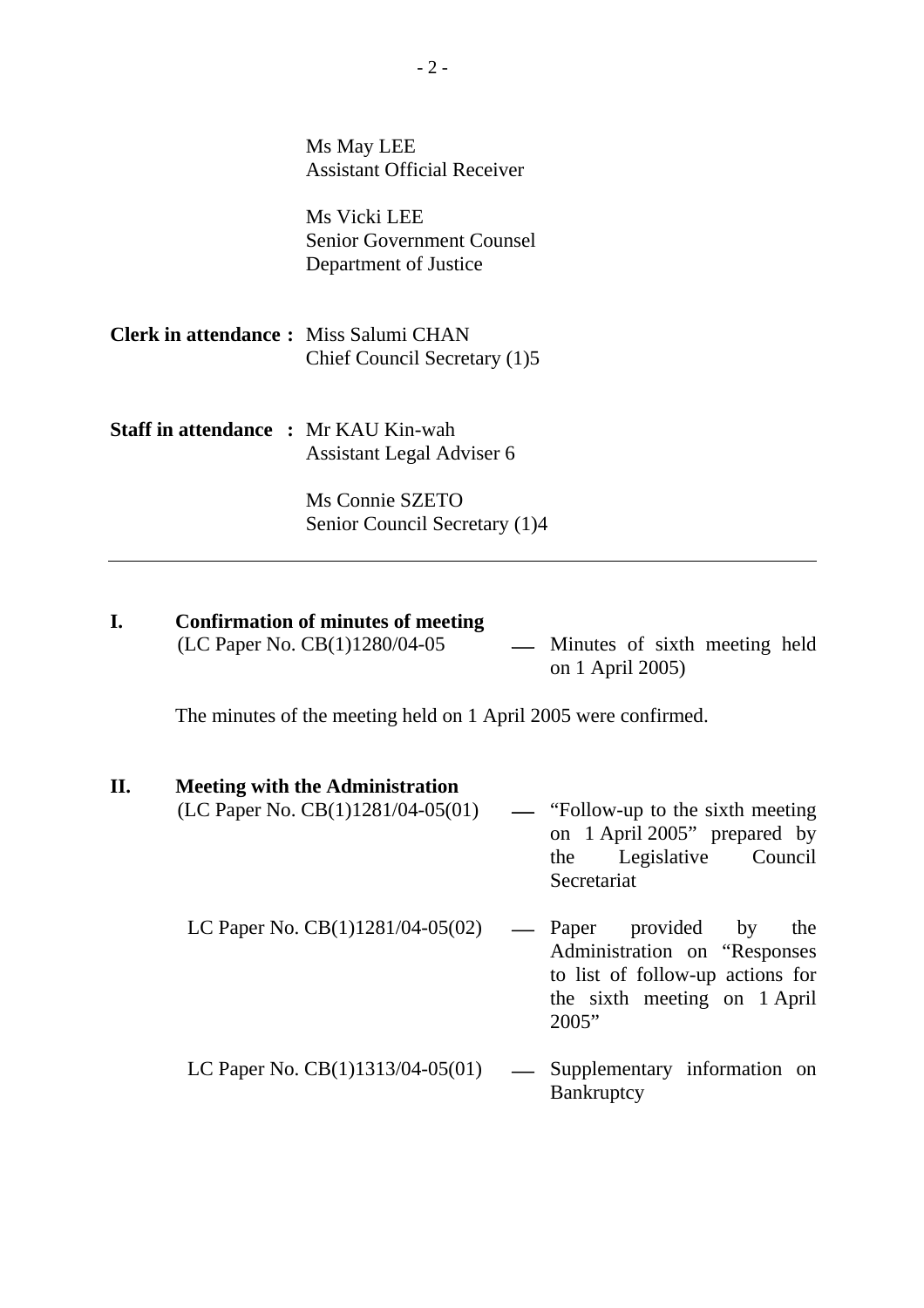| LC Paper No. $CB(1)1313/04-05(02)$                         | - Booklet on "Simple Guide on<br>Bankruptcy" issued by<br>the<br><b>Official Receiver's Office</b>                                              |
|------------------------------------------------------------|-------------------------------------------------------------------------------------------------------------------------------------------------|
| LC Paper No. CB(1)1313/04-05(03)                           | Booklet on "Simple Guide on<br>Individual<br>Voluntary<br>Arrangement" issued by the<br><b>Official Receiver's Office</b>                       |
| LC Paper No. $CB(1)1261/04-05(01)$                         | Submission dated 1 April 2005<br>$\qquad \qquad$<br>from the Hong Kong Institute of<br><b>Certified Public Accountants</b>                      |
| LC Paper No. CB(1)1281/04-05(03)                           | Administration's response to the<br>submission dated 1 April 2005<br>from the Hong Kong Institute of<br><b>Certified Public Accountants</b>     |
| LC Paper No. $CB(1)456/04-05(01)$                          | Submission dated 10 December<br>2004 from the Hong Kong<br>Institute of Certified Public<br>Accountants                                         |
| LC Paper No. $CB(1)523/04-05(01)$                          | Administration's response to the<br>submission dated 10 December<br>2004 from the Hong Kong<br>Institute of Certified Public<br>Accountants     |
| LC Paper No. CB(3)42/04-05                                 | The Bill                                                                                                                                        |
| LC Paper No. $CB(1)137/04-05(01)$                          | Marked-up<br>copy<br>of<br>the<br>Bankruptcy (Amendment)<br>Bill<br>2004                                                                        |
| Paper<br>No.<br>Annex<br>to<br>LC<br>$CB(1)1281/04-05(02)$ | Annex to the paper provided by<br>Administration<br>the<br><sub>on</sub><br>"Responses to list of follow-up<br>actions for the sixth meeting on |

1 April 2005"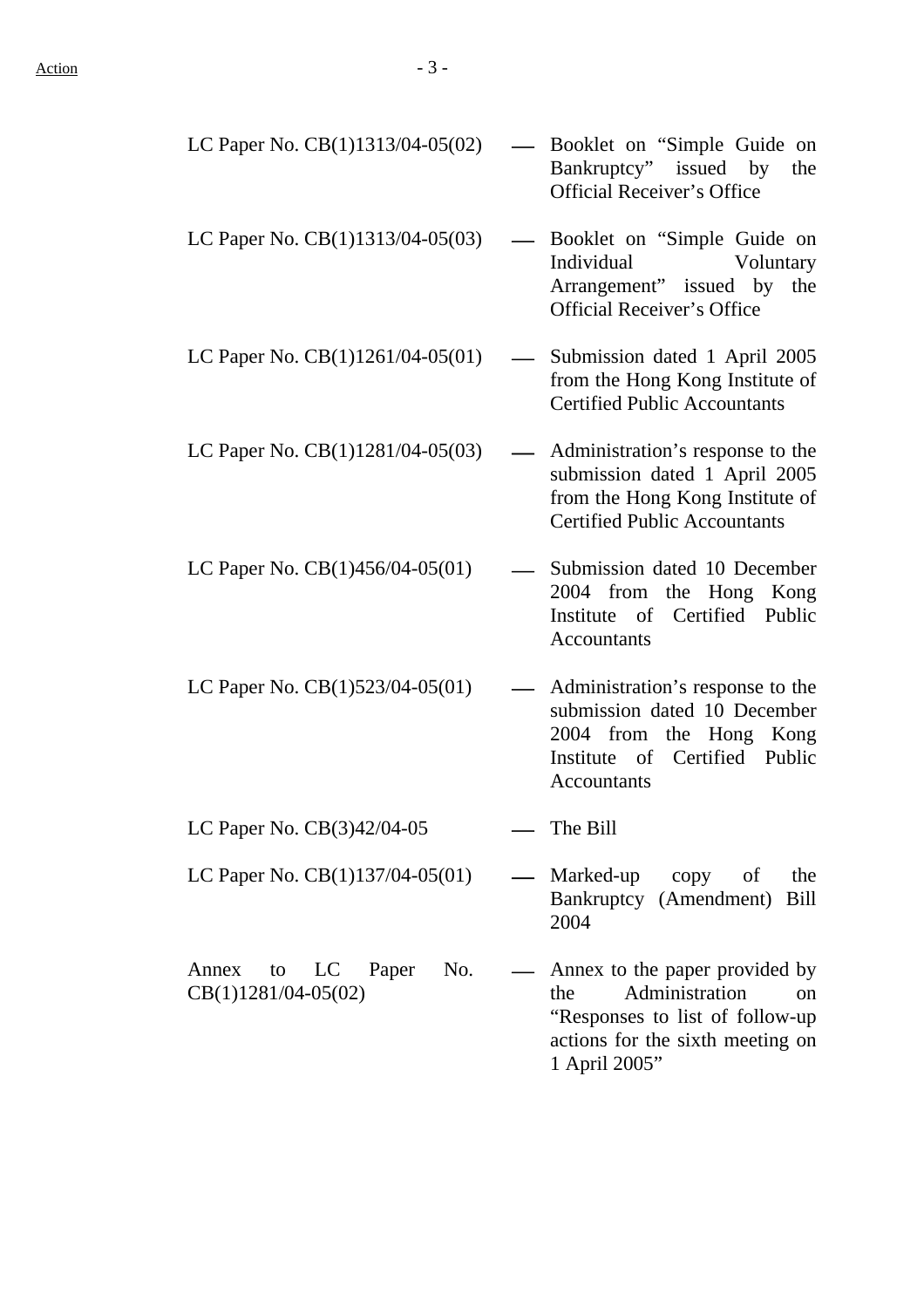2. The Chairman informed the meeting that as she had other important engagement, the meeting would end at 12:00 noon instead of 12:45 pm.

3. The Bills Committee deliberated (Index of proceedings attached at **Appendix**).

#### Follow-up actions to be taken by the Administration

4. At the request of the Bills Committee, the Administration agreed to take the following actions:

> (a) The Administration undertook to endeavour to present the following information to the Bills Committee at the next meeting on 10 May 2005:

Tendering scheme for outsourcing summary bankruptcy cases to private-sector insolvency practitioners (PIPs)

- (i) As agreed at the meeting on 1 April 2005, the Administration would provide a sample of the tender document to be used in the tendering scheme for outsourcing summary bankruptcy cases. The detailed qualification criteria for appointment as provisional trustees or trustees for summary bankruptcy cases would be set out in the tender document;
- (ii) As agreed at the meeting on 1 April 2005, the Administration would present to the Bills Committee its detailed proposals for setting out in subsidiary legislation the basic qualification criteria for appointment as provisional trustees or trustees for summary bankruptcy cases; and

Handling of summary bankruptcy cases

- (iii) As requested by the Bills Committee at the meeting on 1 April 2005, the Administration undertook to provide the Official Receiver's Office's internal guidelines for handling summary bankruptcy cases.
- (b) Clause 11 proposed section 37(1) of the Bankruptcy Ordinance

 To address the concern expressed by members and deputations that the remuneration and necessary disbursements of PIPs were accorded almost the lowest priority for payment (the proposed subsections  $(1)(f)$ ,  $(g)$  and (h) of section 37), the Administration was requested to take the following actions: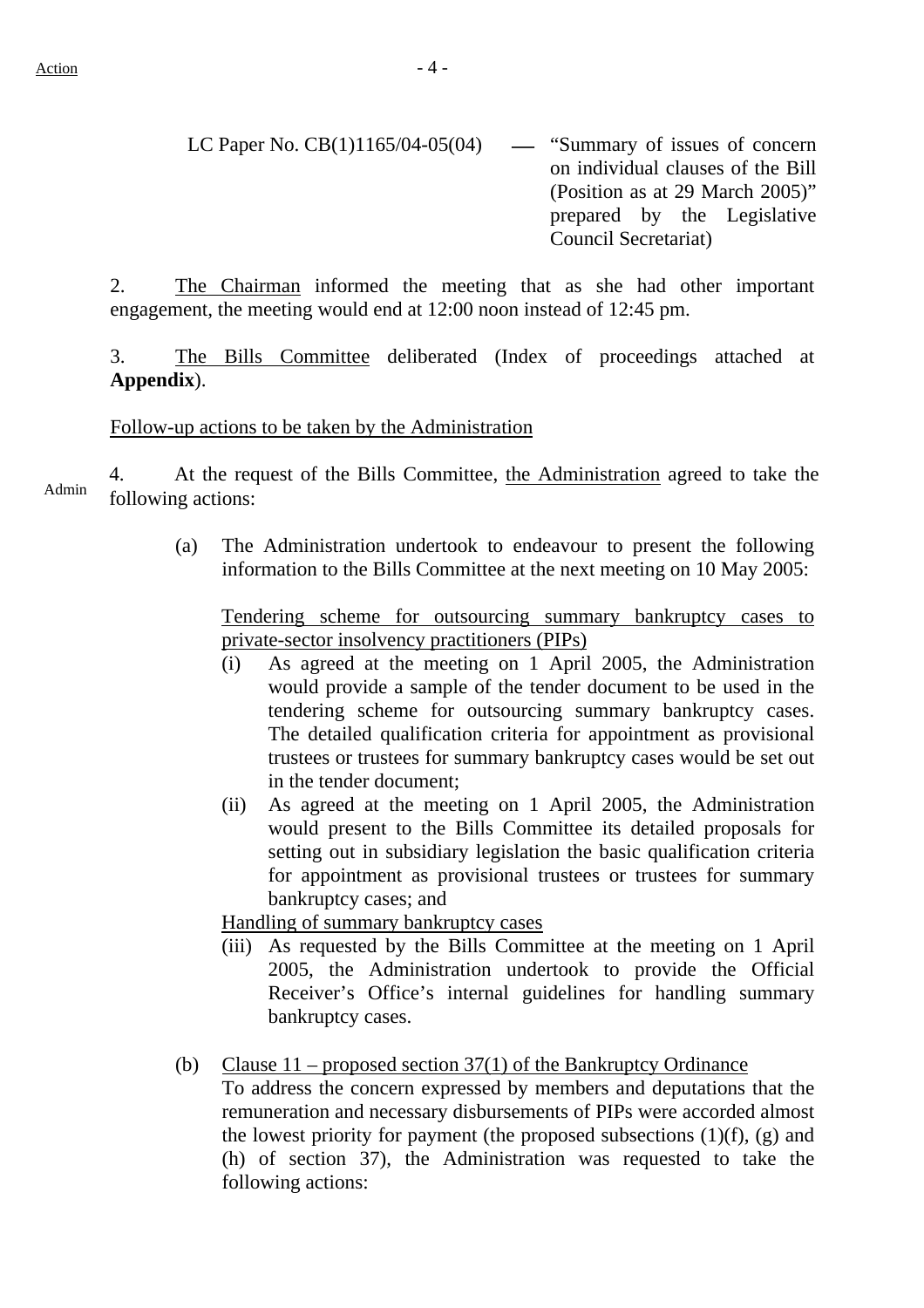- (i) To provide justifications for according a higher priority to the Official Receiver (OR)'s remuneration, commissions, percentages and charges than the remuneration and necessary disbursements of PIPs in outsourced summary bankruptcy cases;
- (ii) To consider a member's suggestion of recasting the proposed subsection  $(1)(a)$  of section 37 to the effect that only the necessary fees and charges incurred by the OR in handling outsourced summary bankruptcy cases would be accorded higher priority, and to review whether the commissions and percentages payable to the OR should be included in the proposed subsection  $(1)(a)$ ; and
- (iii) To address the concern that there was no assurance for PIPs that they would be paid their remuneration and would recover their necessary disbursements for handling outsourced summary bankruptcy cases.

#### Date of next meeting

5. The Chairman reminded members that the next meeting of the Bills Committee would be held on Tuesday, 10 May 2005 at 10:45 am.

#### **III. Any other business**

6. There being no other business, the meeting ended at 12:00 noon.

Council Business Division 1 Legislative Council Secretariat 9 May 2005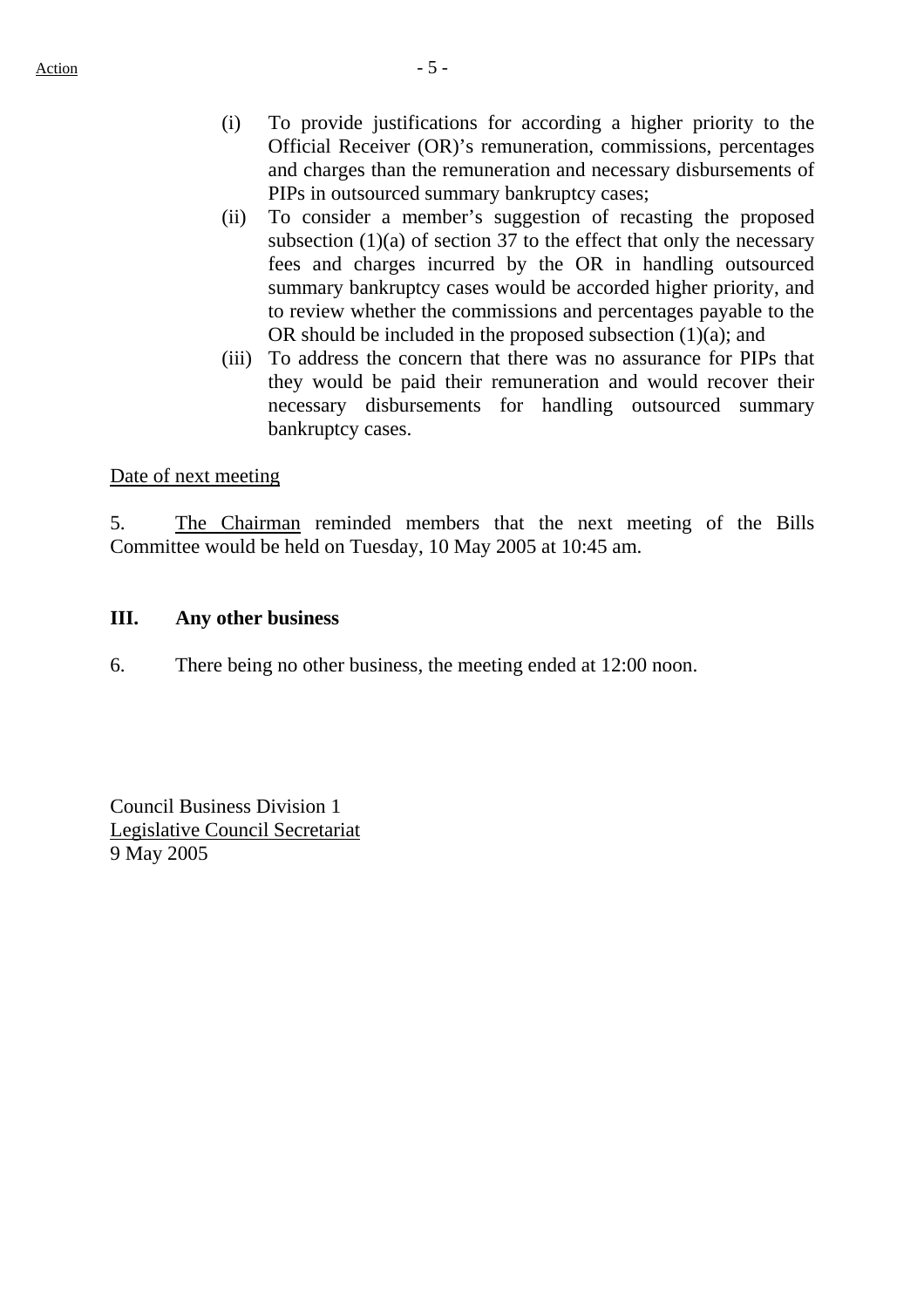### **Appendix**

#### **Proceedings of the seventh meeting of the Bills Committee on Bankruptcy (Amendment) Bill 2004 on Thursday, 21 April 2005, at 10:45 am in Conference Room A of the Legislative Council Building**

| <b>Time marker</b> | <b>Speaker</b>             | Subject(s)                                                                                                                                                                                                                                                                                                              | <b>Action</b>   |
|--------------------|----------------------------|-------------------------------------------------------------------------------------------------------------------------------------------------------------------------------------------------------------------------------------------------------------------------------------------------------------------------|-----------------|
|                    |                            |                                                                                                                                                                                                                                                                                                                         | <b>Required</b> |
| 000000-000200      | Chairman                   | Confirmation<br>of<br>of<br>minutes<br>meeting on 1 April 2005                                                                                                                                                                                                                                                          |                 |
| 000201-001240      | Administration<br>Chairman | Matters arising from<br>the sixth<br>meeting on 1 April 2005                                                                                                                                                                                                                                                            |                 |
|                    |                            | (a) Briefing by the Administration<br>on its written responses in<br>respect of the following items:                                                                                                                                                                                                                    |                 |
|                    |                            | Criteria for assessing the<br>(i)<br>tenders<br>submitted<br>by<br>private-sector insolvency<br>practitioners (PIPs) for the<br>tendering<br>scheme<br>for<br>outsourcing<br>summary<br>bankruptcy<br>(the<br>cases<br>proposed<br>tendering<br>scheme) (Paragraphs 1 to<br>3 of LC Paper No.<br>$CB(1)1281/04-05(02))$ |                 |
|                    |                            | (ii) Proposal to prescribe in<br>subsidiary legislation the<br>minimum<br>qualification<br>criteria for appointment as<br>provisional<br>trustees<br><b>or</b><br>trustees for<br>outsourced<br>bankruptcy<br>cases<br>(Paragraph 4 of LC Paper<br>No.<br>$CB(1)1281/04-05(02))$                                        |                 |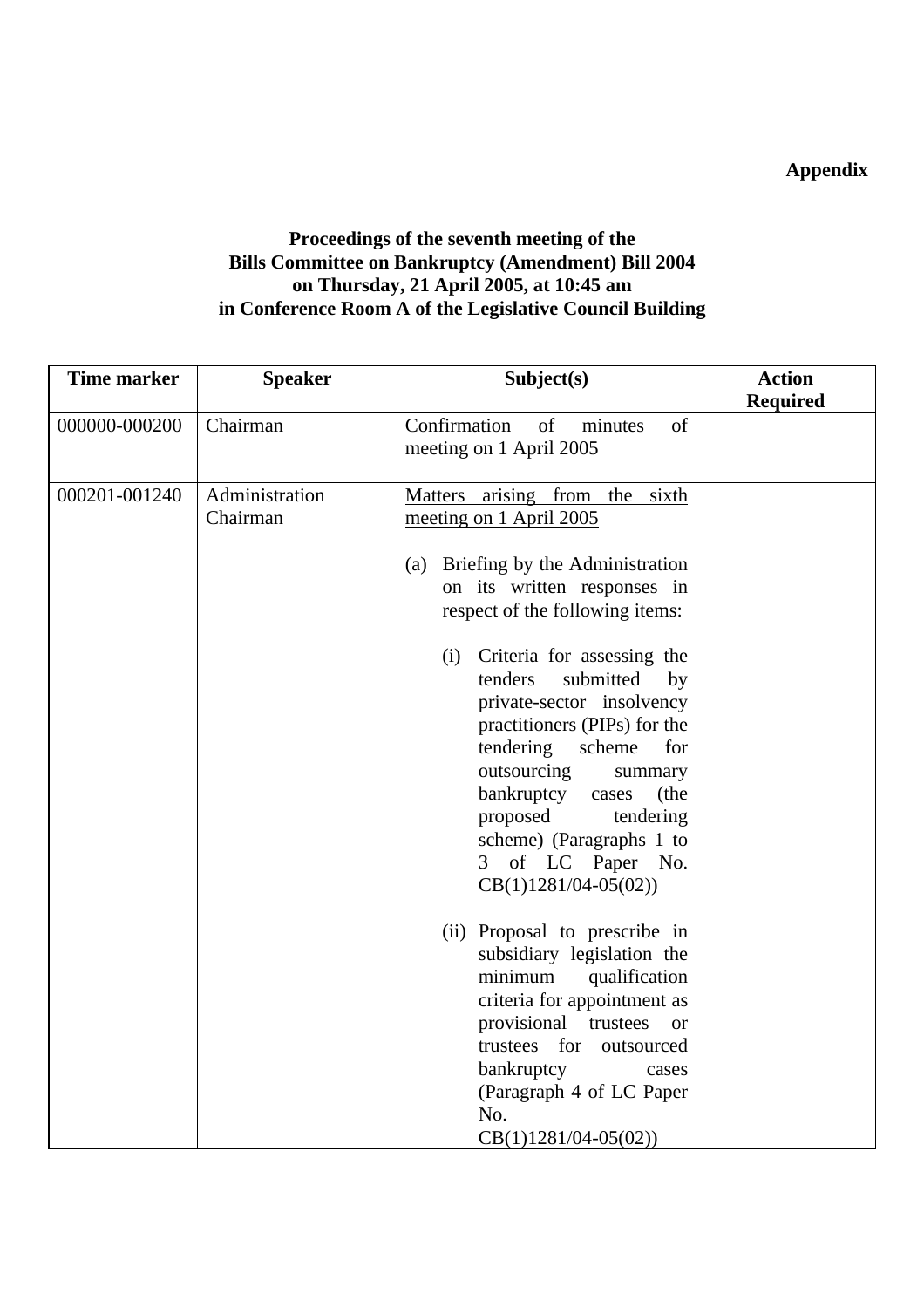| <b>Time marker</b> | <b>Speaker</b> | Subject(s)                                                                                                                                                                | <b>Action</b>                                                                       |
|--------------------|----------------|---------------------------------------------------------------------------------------------------------------------------------------------------------------------------|-------------------------------------------------------------------------------------|
|                    |                |                                                                                                                                                                           | <b>Required</b>                                                                     |
|                    |                | (iii) Sample<br>documents<br>involved<br>in<br>the<br>administration<br>of<br>bankruptcy<br>summary<br>cases (Paragraph 5 of LC<br>Paper<br>No.<br>$CB(1)1281/04-05(02))$ |                                                                                     |
|                    |                | (iv) Draft Committee Stage<br>amendments to clauses 2<br>and 5 (Paragraph 6 of and<br>Annex to LC Paper No.<br>$CB(1)1281/04-05(02))$                                     |                                                                                     |
|                    |                | (v) Clause 9 (Paragraphs $7$ to<br>11 of LC Paper No.<br>$CB(1)1281/04-05(02))$                                                                                           |                                                                                     |
|                    |                | Administration's undertaking<br>(b)<br>to endeavour to present to the<br>Bills Committee its detailed<br>proposals under item (ii) at the<br>next meeting on 10 May 2005  | Administration<br>to<br>take action under<br>paragraph $4(a)(ii)$ of<br>the minutes |
|                    |                | Other<br>supplementary<br>(c)<br>information provided by the<br>Administration<br>(LC)<br>Paper<br>$CB(1)1313/04-05(01),$<br>Nos.<br>$(02)$ and $(03)$ )                  |                                                                                     |
|                    |                | Administration's undertakings<br>(d)<br>provide<br>following<br>the<br>to<br>documents<br>by<br>requested<br>members at the meeting on<br>1 April 2005:                   |                                                                                     |
|                    |                | A sample of the tender<br>(i)<br>document to be used in<br>the proposed tendering<br>scheme                                                                               | Administration<br>to<br>take action under<br>paragraph $4(a)(i)$ of<br>the minutes  |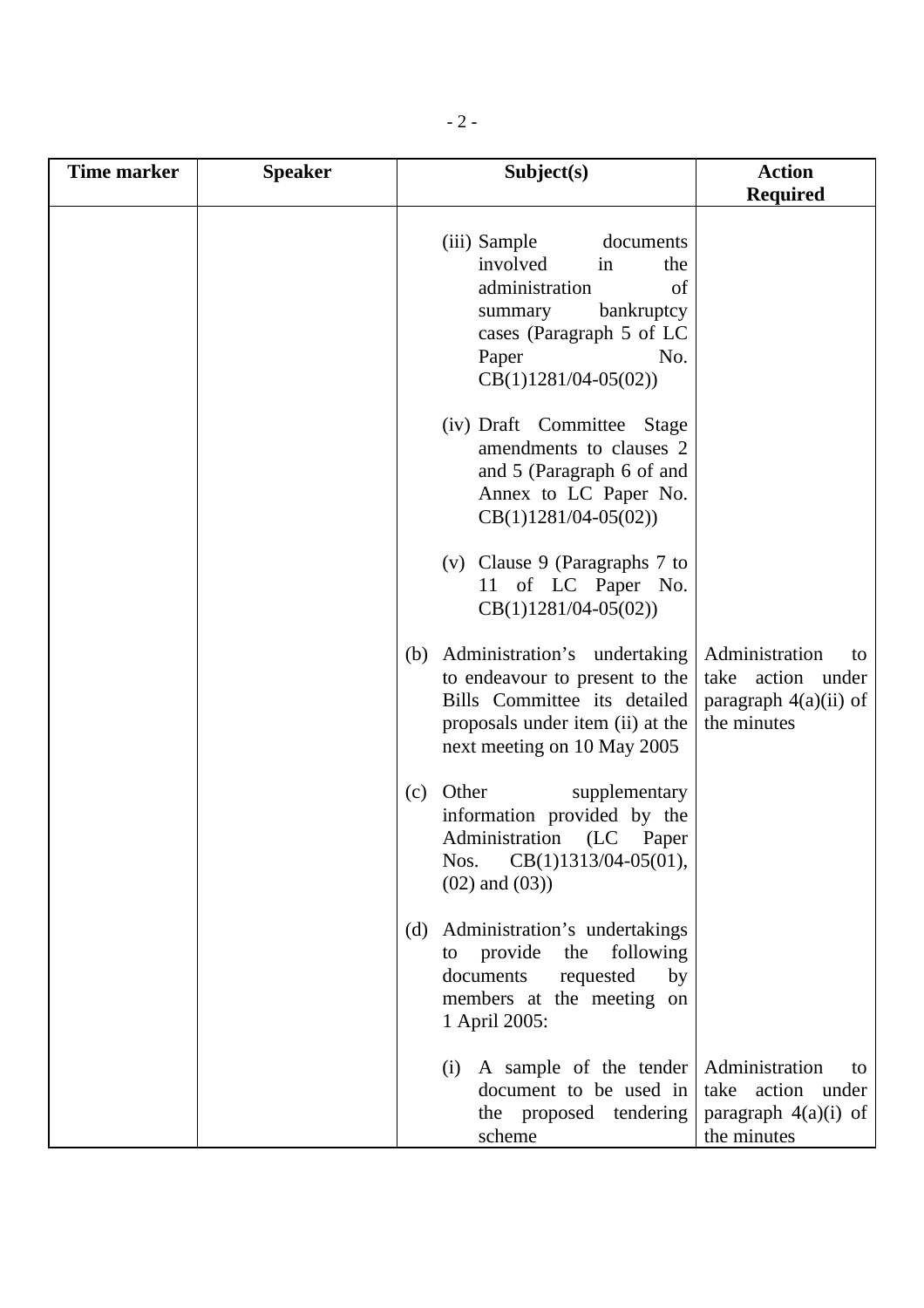| <b>Time marker</b> | <b>Speaker</b>             | Subject(s)                                                                                                                                                                                                                                    | <b>Action</b>                                                                         |
|--------------------|----------------------------|-----------------------------------------------------------------------------------------------------------------------------------------------------------------------------------------------------------------------------------------------|---------------------------------------------------------------------------------------|
|                    |                            |                                                                                                                                                                                                                                               | <b>Required</b>                                                                       |
|                    |                            | (ii) The Official Receiver's<br>Office (ORO)'s internal<br>guidelines for handling<br>bankruptcy<br>summary<br>cases                                                                                                                          | Administration<br>to<br>take action under<br>paragraph<br>4(a)(iii)<br>of the minutes |
| 001241-001510      | Chairman<br>Administration | Submission dated 1<br>April 2005<br>from the Hong Kong Institute of<br>Certified<br>Public<br>Accountants<br>(HKICPA)<br>(LC)<br>Nos.<br>Paper<br>$CB(1)1261/04-05(01)$<br>and<br>$CB(1)1281/04-05(03))$<br>Briefing by the Administration on |                                                                                       |
|                    |                            | its written response to the general<br>comments made in the submission                                                                                                                                                                        |                                                                                       |
| 001511-002034      | Chairman<br>Administration | Clause-by-clause examination of<br>the Bill<br>(LC Paper Nos. CB(3)42/04-05,<br>$CB(1)137/04-05(01),$<br>Annex<br>to<br>$CB(1)1281/04-05(02)$<br>and<br>$CB(1)1165/04-05(04))$                                                                |                                                                                       |
|                    |                            | Clauses 3 and 4<br>Briefing by the Administration on<br>its written response to HKICPA's<br>comments<br>(LC)<br>Nos.<br>Paper<br>$CB(1)1281/04-05(03))$<br>Clause 10<br>Briefing by the Administration                                        |                                                                                       |
|                    |                            |                                                                                                                                                                                                                                               |                                                                                       |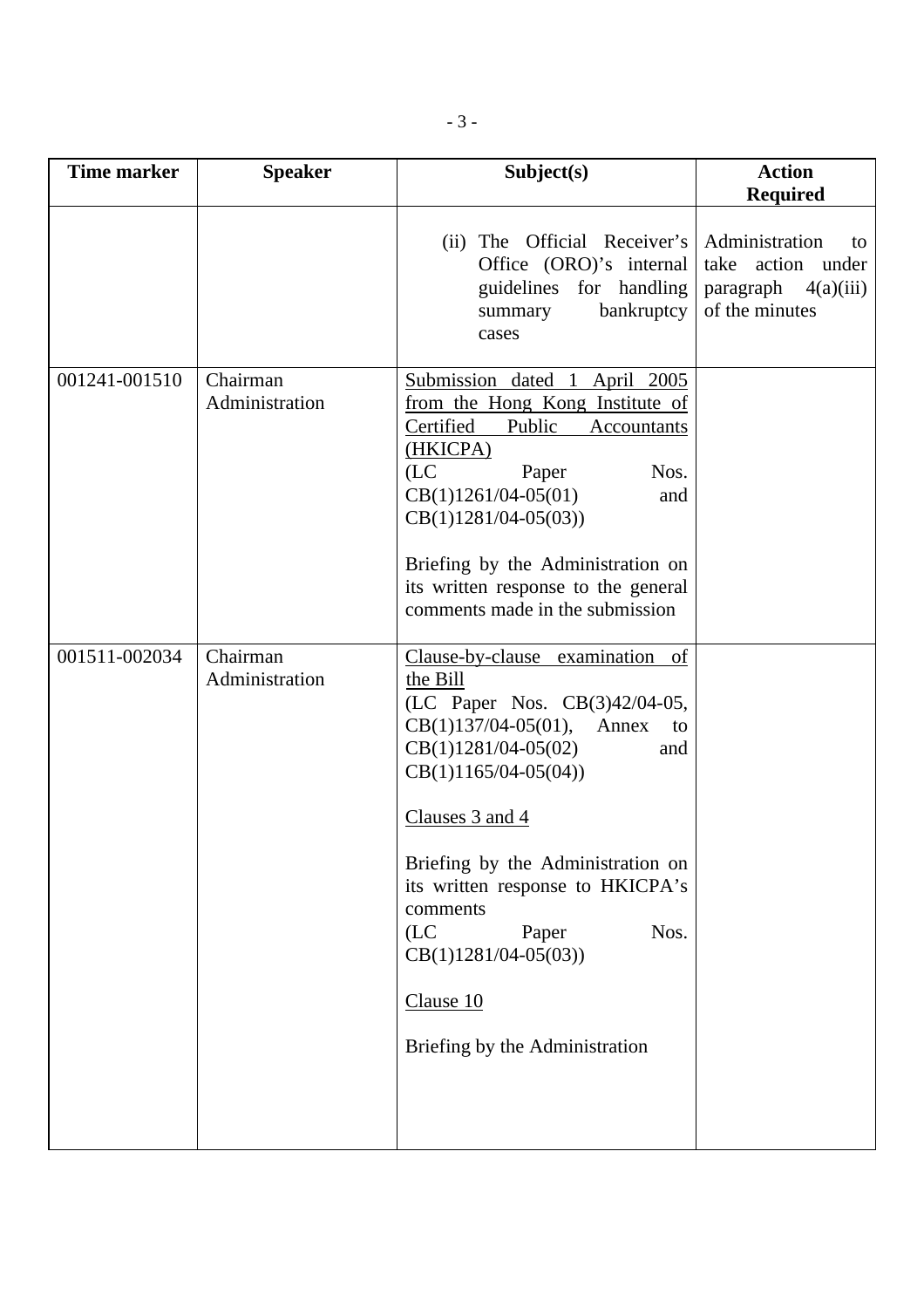| <b>Time marker</b> | <b>Speaker</b>                 | Subject(s)                                                                                                                                                                                                                                                                                                                                                                                                                                                                                                                                                                                                                                                                                                                                                                                            | <b>Action</b><br><b>Required</b>                                                   |
|--------------------|--------------------------------|-------------------------------------------------------------------------------------------------------------------------------------------------------------------------------------------------------------------------------------------------------------------------------------------------------------------------------------------------------------------------------------------------------------------------------------------------------------------------------------------------------------------------------------------------------------------------------------------------------------------------------------------------------------------------------------------------------------------------------------------------------------------------------------------------------|------------------------------------------------------------------------------------|
| 002035-002958      | Administration                 | Clause 11                                                                                                                                                                                                                                                                                                                                                                                                                                                                                                                                                                                                                                                                                                                                                                                             |                                                                                    |
|                    |                                | Briefing by the Administration<br>(a)                                                                                                                                                                                                                                                                                                                                                                                                                                                                                                                                                                                                                                                                                                                                                                 |                                                                                    |
|                    |                                | (b) Administration's response to<br>made<br>the<br>comments<br>by<br><b>HKICPA</b> and Grant Thornton                                                                                                                                                                                                                                                                                                                                                                                                                                                                                                                                                                                                                                                                                                 |                                                                                    |
| 002959-003723      | Mr Albert HO<br>Administration | Clause 11<br>(a) Concern about the priority of<br>costs and charges set out in the<br>proposed section $37(1)$ of the<br><b>Bankruptcy Ordinance (BO)</b><br>Why the Officer Receiver<br>(b)<br>$(OR)^{S}$<br>remuneration,<br>commissions, percentages and<br>charges (items in the proposed<br>subsection $(1)(a)$ of section 37)<br>were accorded higher priority<br>than the remuneration and<br>disbursements<br>necessary<br>of<br>PIPs (items in the proposed<br>subsections $(1)(f)$ , $(g)$ and $(h)$ )<br>Request for the Administration<br>(c)<br>to provide justifications for<br>according a higher priority to<br>OR's<br>remuneration,<br>the<br>commissions, percentages and<br>charges than the remuneration<br>and necessary disbursements<br><b>PIPs</b><br>of<br>in<br>outsourced | Administration<br>to<br>take action under<br>paragraph $4(b)(i)$ of<br>the minutes |
|                    |                                | summary bankruptcy cases<br>Administration's advice that -<br>(d)                                                                                                                                                                                                                                                                                                                                                                                                                                                                                                                                                                                                                                                                                                                                     |                                                                                    |
|                    |                                | the proposed priority of<br>(i)<br>items set out in section<br>37(1)<br>by<br>large<br>and                                                                                                                                                                                                                                                                                                                                                                                                                                                                                                                                                                                                                                                                                                            |                                                                                    |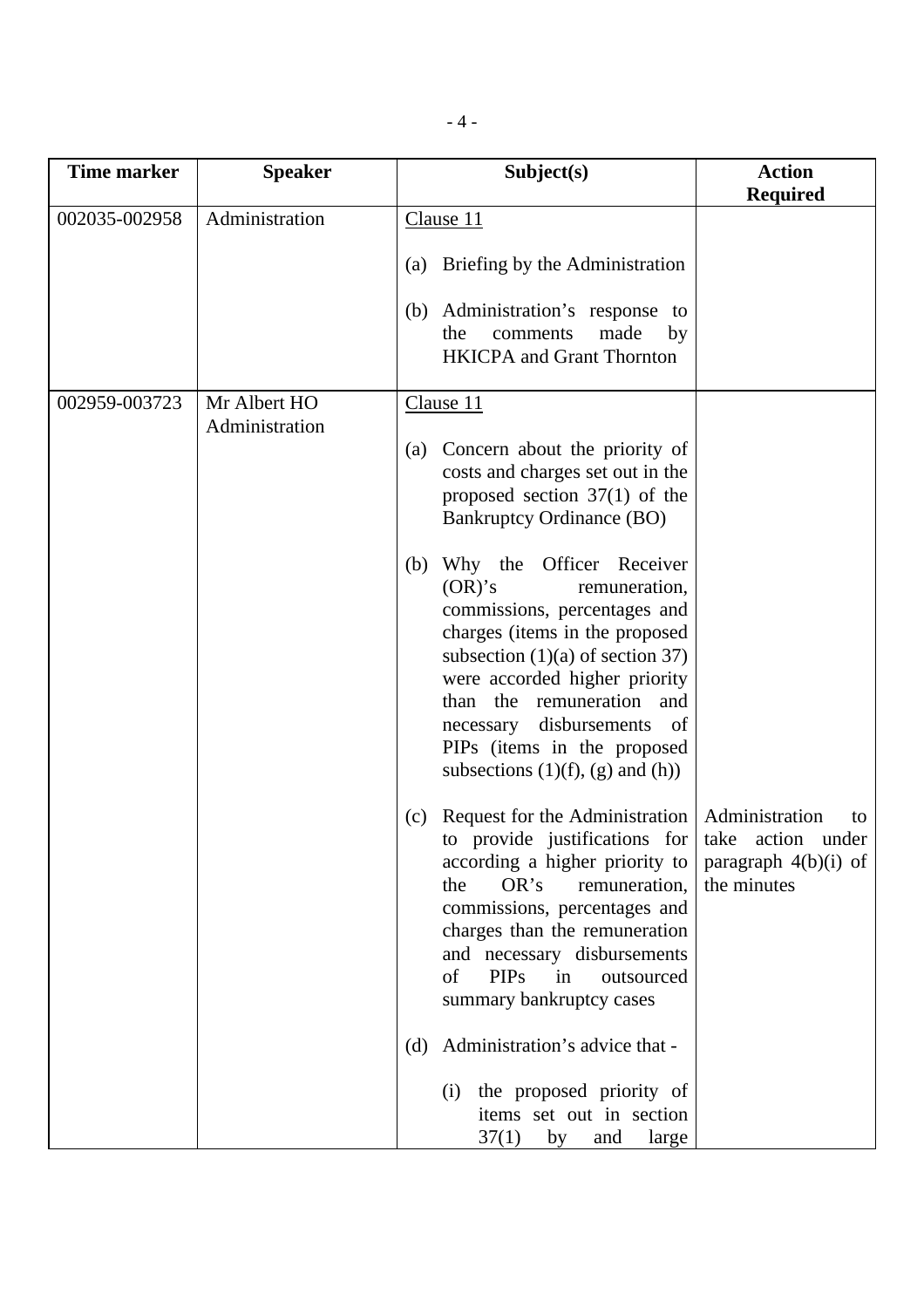| Time marker   | <b>Speaker</b> | Subject(s)                                                                                                                                                                                                                                                                                                                                                                                                                                  | <b>Action</b>                                                                                            |
|---------------|----------------|---------------------------------------------------------------------------------------------------------------------------------------------------------------------------------------------------------------------------------------------------------------------------------------------------------------------------------------------------------------------------------------------------------------------------------------------|----------------------------------------------------------------------------------------------------------|
|               |                |                                                                                                                                                                                                                                                                                                                                                                                                                                             | <b>Required</b>                                                                                          |
|               |                | followed that provided<br>under Rule $179(1)$ of the<br>Companies (Winding-up)<br>Rules, which had been in<br>place for many years; and                                                                                                                                                                                                                                                                                                     |                                                                                                          |
|               |                | (ii) the OR had the highest<br>priority<br>among<br>the<br>relevant items because of<br>his dual role, namely the<br>supervisory role and the<br>role of administering the<br>bankrupt's estate while<br>acting as<br>trustee<br>in<br>bankruptcy                                                                                                                                                                                           |                                                                                                          |
|               |                | A member's suggestion of -<br>(e)                                                                                                                                                                                                                                                                                                                                                                                                           |                                                                                                          |
|               |                | recasting the proposed<br>(i)<br>section $37(1)(a)$ to the<br>effect<br>that<br>only<br>the<br>fees<br>and<br>necessary<br>charges incurred by the<br><b>OR</b><br>handling<br>in<br>outsourced<br>summary<br>bankruptcy cases would<br>accorded<br>higher<br>be<br>priority; and<br>(ii) reviewing whether<br>the<br>commissions<br>and<br>percentages payable to the<br>OR should be included in<br>the<br>proposed<br>section $37(1)(a)$ | Administration<br>to<br>consider<br>the<br>suggestion<br>under<br>paragraph $4(b)(ii)$ of<br>the minutes |
| 003724-004937 | Mr Ronny TONG  | Clause 11                                                                                                                                                                                                                                                                                                                                                                                                                                   |                                                                                                          |
|               | Administration | Costs and charges for the<br>(a)<br>provisional trustee                                                                                                                                                                                                                                                                                                                                                                                     |                                                                                                          |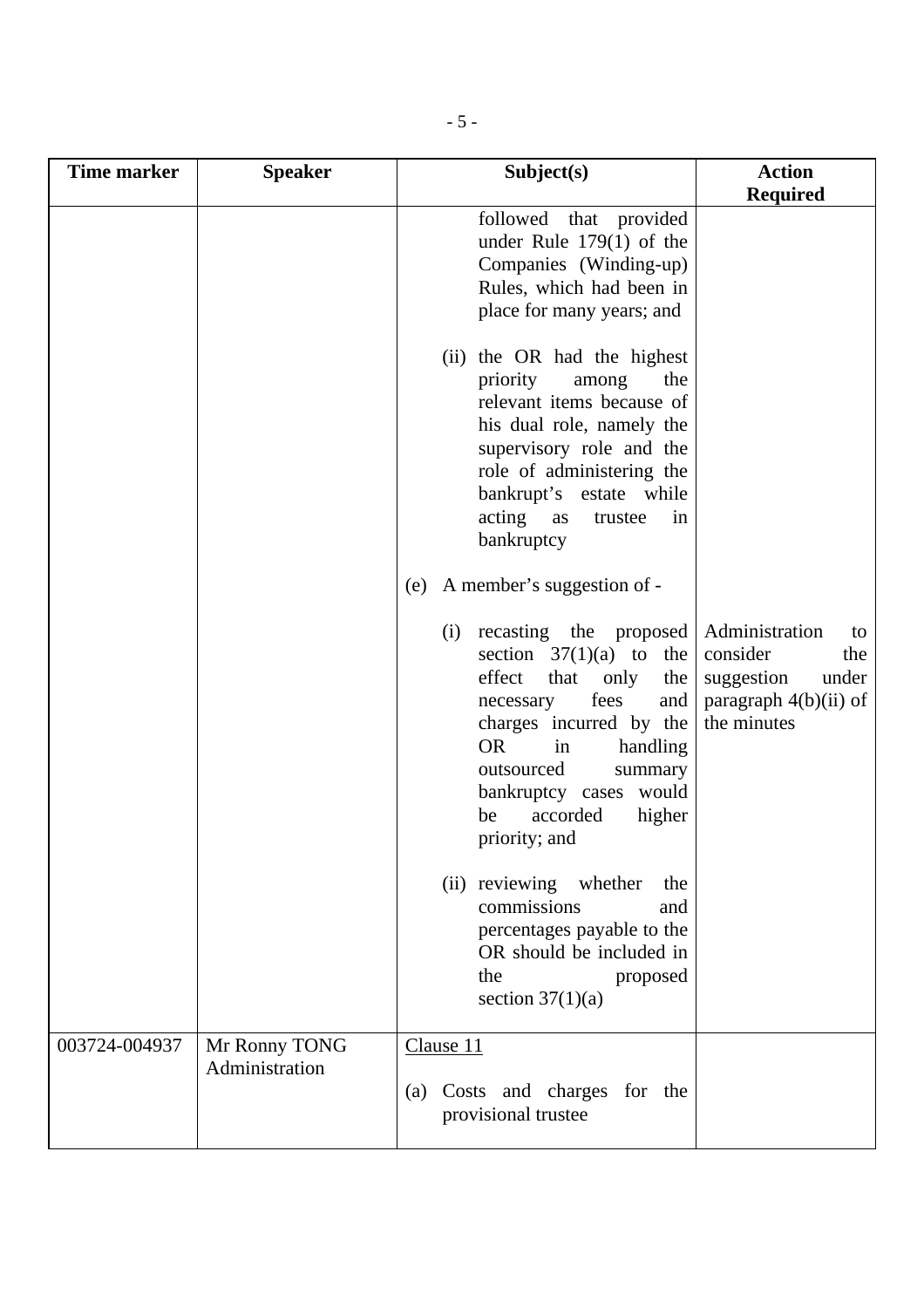| <b>Time marker</b> | <b>Speaker</b> | Subject(s)                                                                                                                                                                                                                                                                                                                                                    | <b>Action</b>   |
|--------------------|----------------|---------------------------------------------------------------------------------------------------------------------------------------------------------------------------------------------------------------------------------------------------------------------------------------------------------------------------------------------------------------|-----------------|
|                    |                |                                                                                                                                                                                                                                                                                                                                                               | <b>Required</b> |
|                    |                | (b) Concern about the priority of<br>costs and charges set out in the<br>proposed section $37(1)$ of BO                                                                                                                                                                                                                                                       |                 |
|                    |                | Why the taxed costs of the<br>(c)<br>petition (proposed subsection<br>$(1)(b)$ of section 37) was<br>accorded higher priority than<br>special<br>manager's<br>the<br>remuneration,<br>fees,<br>disbursements and expenses<br>(proposed subsection $(1)(c)$ of<br>section 37)                                                                                  |                 |
|                    |                | Members' concern that the<br>(d)<br>balance of the debtor-deposit<br>of a summary bankruptcy<br>(i.e. deposit paid by the debtor<br>after deducting fees<br>and<br>expenses incurred by the ORO<br>for administering the case)<br>would be insufficient to cover<br>remuneration<br>the<br>and<br>necessary disbursements of the<br>PIP for handling the case |                 |
|                    |                | Administration's advice that -<br>(e)<br>in the unlikely event that<br>(i)<br>balance<br>of<br>the<br>the<br>debtor-deposit<br>of<br>$\mathbf{a}$<br>summary bankruptcy was<br>less<br>than<br>the<br>likely<br>amount of disbursement<br>the<br>remuneration<br>plus<br>tendered by the PIP, the<br>ORO would not outsource<br>the case;                     |                 |
|                    |                | summary<br>bankruptcy<br>(ii)<br>would<br>be<br>cases                                                                                                                                                                                                                                                                                                         |                 |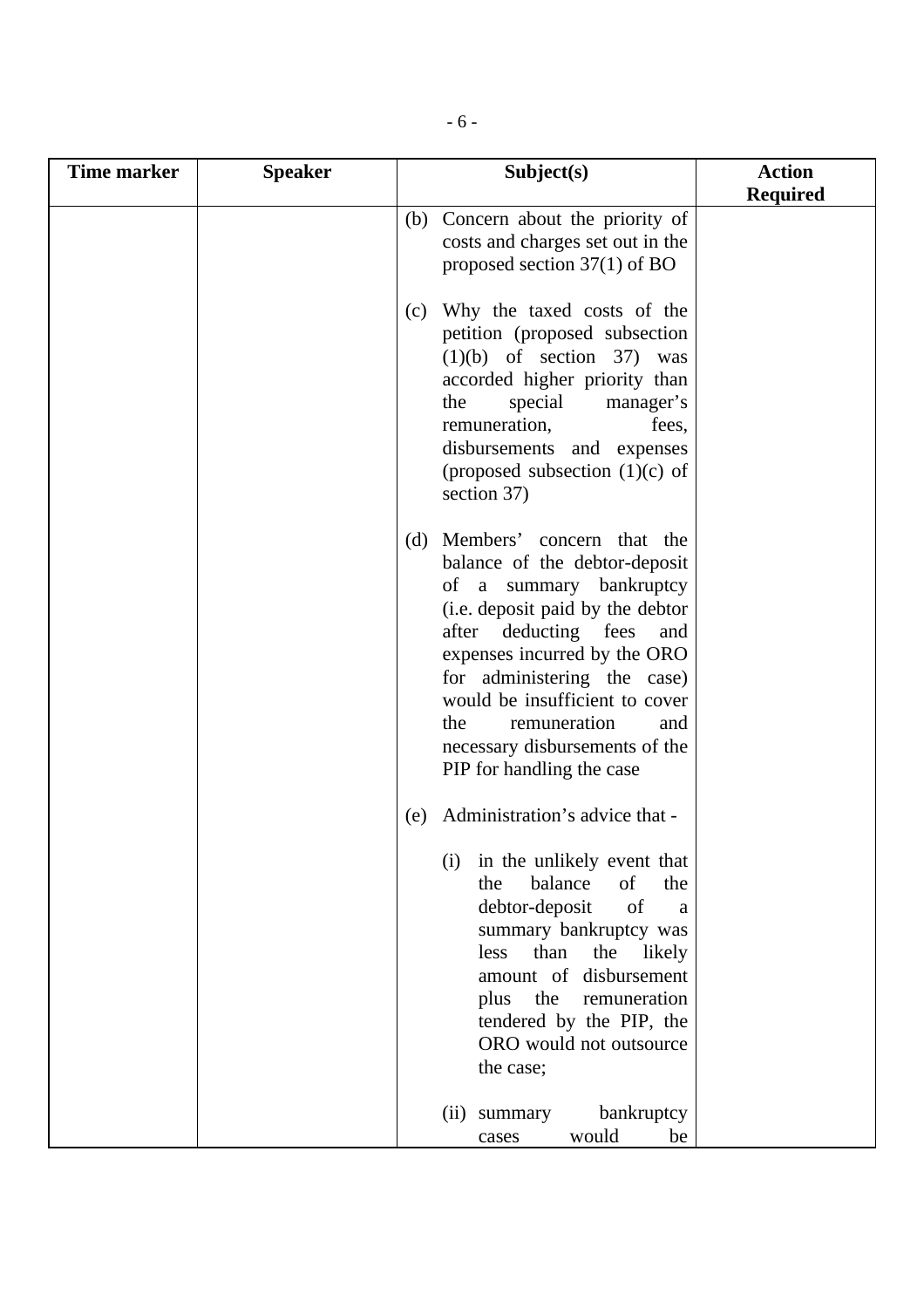| <b>Time marker</b> | <b>Speaker</b>                     | Subject(s)                                                                                                                                                                                                                                                                                                                                                                                                                                                                                                                                                  | <b>Action</b><br><b>Required</b> |
|--------------------|------------------------------------|-------------------------------------------------------------------------------------------------------------------------------------------------------------------------------------------------------------------------------------------------------------------------------------------------------------------------------------------------------------------------------------------------------------------------------------------------------------------------------------------------------------------------------------------------------------|----------------------------------|
|                    |                                    | outsourced in batches to<br>allow PIPs to achieve<br>economies of scale; and<br>(iii) the proposed tendering<br>scheme<br>would<br>be<br>financially viable<br>and<br>attractive to PIPs                                                                                                                                                                                                                                                                                                                                                                    |                                  |
| 004938-005615      | Mr Ronny TONG<br>Administration    | Clause 11<br>Why the taxed costs of the petition<br>(proposed subsection $(1)(b)$ of<br>section 37) was accorded higher<br>priority than the remuneration of,<br>disbursements<br>and<br>fees,<br>and<br>expenses incurred by the special<br>(proposed<br>subsection<br>manager<br>$(1)(c)$ of section 37)                                                                                                                                                                                                                                                  |                                  |
| 005616-010254      | Mr KWONG Chi-kin<br>Administration | Clause 11<br>Concern about the priority of<br>(a)<br>costs and charges set out in the<br>proposed section $37(1)$ of BO<br>A member's concern that it<br>(b)<br>would be unfair to PIPs if they<br>paid<br>their<br>not<br>were<br>remuneration and could not<br>their<br>recover<br>necessary<br>handling<br>disbursements<br>for<br>outsourced<br>summary<br>bankruptcy cases<br>In connection with item (b)<br>(c)<br>above, a member's view that<br>PIPs'<br>remuneration<br>and<br>disbursements<br>necessary<br>should be accorded higher<br>priority |                                  |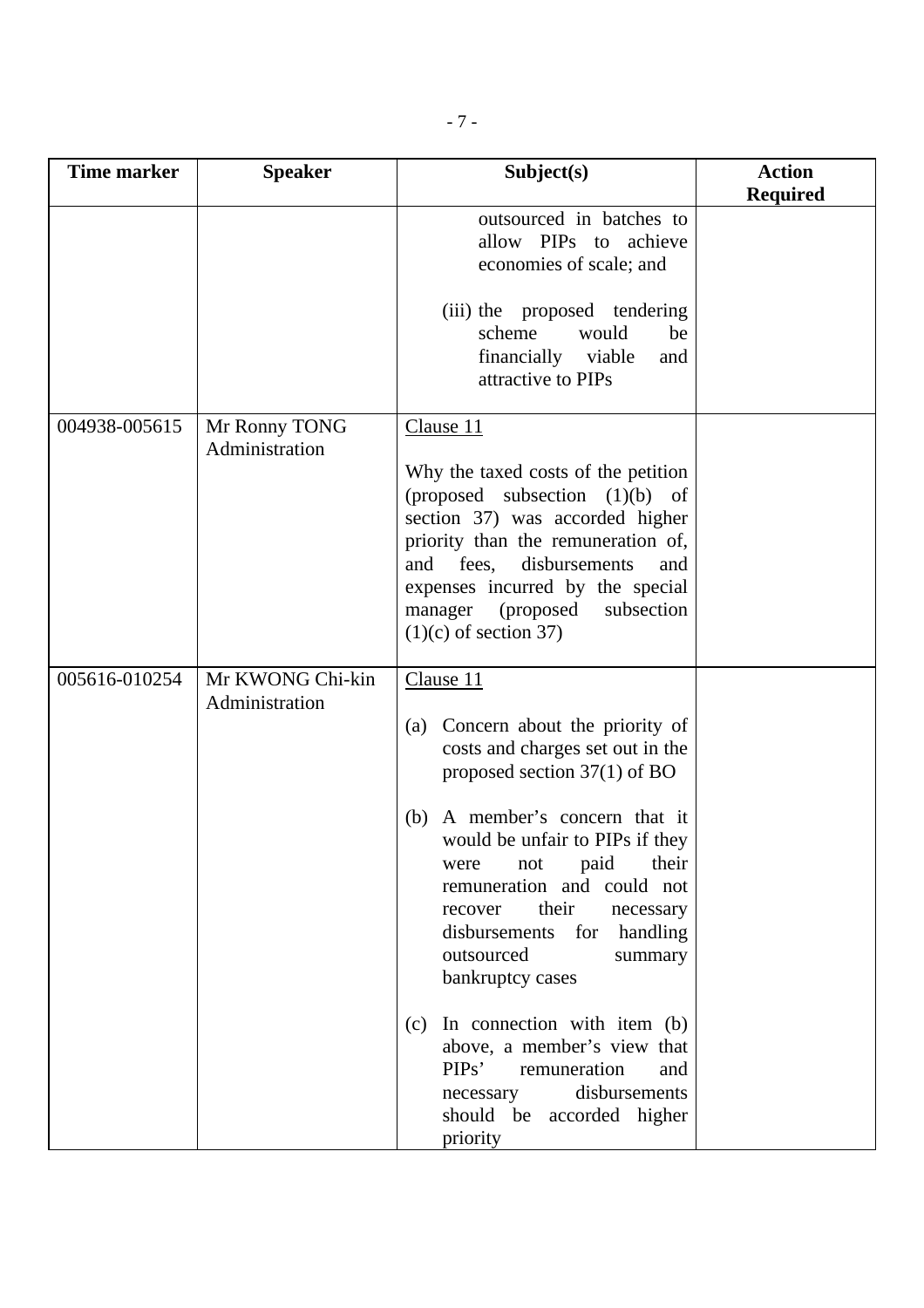| <b>Time marker</b> | <b>Speaker</b> | Subject(s)                                                                                                                                                                                                                                                                                                    | <b>Action</b>                                                      |
|--------------------|----------------|---------------------------------------------------------------------------------------------------------------------------------------------------------------------------------------------------------------------------------------------------------------------------------------------------------------|--------------------------------------------------------------------|
|                    |                |                                                                                                                                                                                                                                                                                                               | <b>Required</b>                                                    |
|                    |                | (d) Request for the Administration   Administration<br>to address the concern that<br>there was no assurance for<br>PIPs that they would be paid<br>their remuneration and would<br>their<br>recover<br>necessary<br>for<br>disbursements<br>handling<br>outsourced<br>summary<br>bankruptcy cases            | to<br>take action under<br>paragraph $4(b)(iii)$<br>of the minutes |
|                    |                | Administration's advice that -<br>(e)                                                                                                                                                                                                                                                                         |                                                                    |
|                    |                | the proposed tendering<br>(i)<br>scheme<br>would<br>be<br>modelled on the tendering<br>schemes for outsourcing<br>summary liquidation cases<br>which<br>had<br>been<br>successfully implemented<br>for a number of years;                                                                                     |                                                                    |
|                    |                | (ii) given<br>the<br>relatively<br>straight-forward nature of<br>administration<br>the<br>of<br>bankruptcy<br>summary<br>that cases<br>cases, and<br>would be outsourced in<br>batches so as to achieve<br>economies of scale, there<br>should<br>sufficient<br>be<br>from PIPs in<br>interests<br>tendering; |                                                                    |
|                    |                | (iii) it was the decision of PIPs<br>whether to participate in<br>the proposed tendering<br>taking<br>scheme<br>into<br>account their commercial<br>considerations; and                                                                                                                                       |                                                                    |